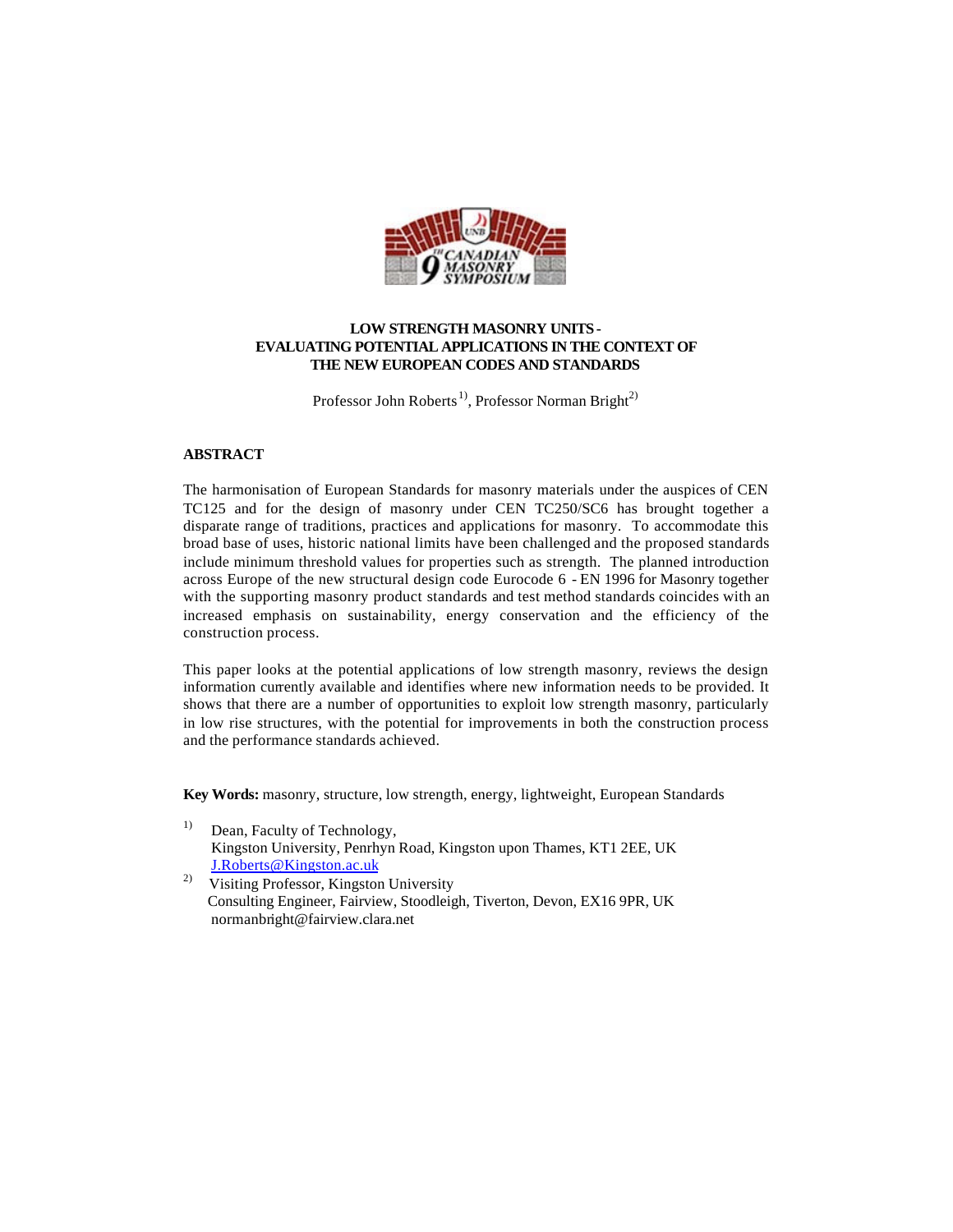## **BACKGROUND**

Low strength masonry has been used extensively from earliest time particularly in the form of unfired earth masonry. Unfired earth walling is still used today across the world in many countries especially where there is no ready access to factory produced masonry for availability /economic reasons. Earth masonry units are essentially hand made and are unlikely to be produced in factories Figure 1.



Figure 1 Manufacture of Earth Bricks (Kembatta Women's Self Help Centre – Ethiopia)

The most widely available low strength masonry units in Europe are made from Autoclaved Aerated Concrete (Aircrete) which can only be produced under factory conditions Figure 2.



Figure 2 Manufacture of Lightweight Blocks

## **Aircrete Material Properties**

Aircrete is produced in factories by mixing large batches of pulverised fuel ash (fly ash) and/or ground sand with cement and/or lime in a slurry to which a small quantity of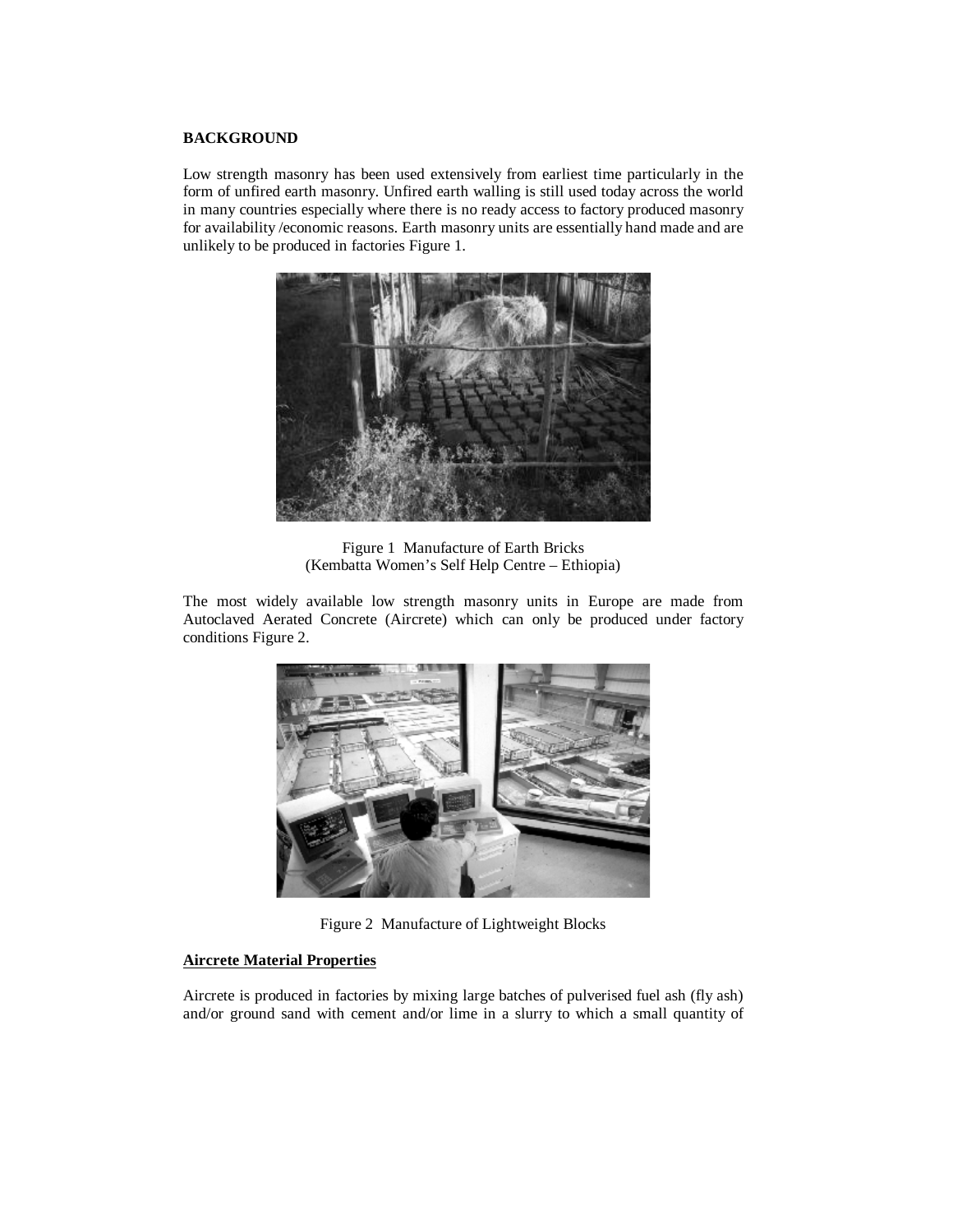aluminium powder and dispersion agent are added. The slurry is discharged to half fill large steel moulds. The aluminium powder reacts with the lime or the lime in the cement to form tiny bubbles of hydrogen. The slurry rises to fill the moulds and sets to a cheese like consistency. The material is cut into block size pieces with wires on a cutting frame and cured in giant autoclaves. The curing regime is steam at more than ten times atmospheric pressure for approximately eight hours.

When the blocks are removed from the autoclaves they are ready for use as soon as they have cooled.

The embodied energy in Aircrete is relatively low. The energy input of autoclaving is off set by the energy savings in use due to the thermal insulation provided. Waste material produced during manufacture is recycled in the manufacturing process. Energy used in transport to site is less than that for alternative masonry materials.

Current production technology combined with market and regulatory requirements in the UK have led to the current minimum compressive strength of  $2.8N/mm^2$  and the associated wall thicknesses for common applications.

#### **Applications**

In the UK lightweight concrete blocks came into widespread use in the late 1940's and early 50's. They were predominately 100mm (1/2 brick) thick and the lowest block strength was  $2.8$ N/mm<sup>2</sup> (400lb/in<sup>2</sup> at the time as metrication was not adopted by the UK construction industry until the late 1960's). Autoclaved Aerated Concrete (Aircrete) blocks were introduced in the 1950's and from their early days provided a minimum strength of  $3.5N/mm^2$  (400lb/in<sup>2</sup>) compared with  $2.8N/mm^2$  for the common clinker block. Over a period of time  $3.5N/mm^2$  effectively became the block industry minimum "standard" although such a high strength was not necessary for the majority of applications. For Aircrete,  $3.5N/mm^2$  implied a density of about 750 kg/m<sup>3</sup> at that time. When the first national Building Regulations came into force for England and Wales in 1965 (1963 in Scotland) a cavity wall with two leaves of brickwork met the thermal requirements. In January 1977 new thermal Building Regulations came into force  $(U=1.0$ W/m<sup>2</sup>K) for dwellings so that a 100mm thick Aircrete block was required for the inner leaf of the cavity wall. Alternatively some form of non-structural insulation was placed in the cavity. In mid 1979 thermal requirements (U=  $0.6 \text{ W/m}^2\text{K}$  for walls) were introduced into the regulations for "buildings other than dwellings". About 5 years later the thermal regulations for the walls of dwellings were further tightened also to U=0.6 W/m<sup>2</sup>K. To meet the regulations the Aircrete block density had to be lowered to 450 -500 kg/m<sup>3</sup> and the compressive strength to 2.8  $N/mm^2$ . At this density it required an inner leaf up to 150mm thick to meet the regulations.

Although many people in the construction industry at the time considered that builders would not use anything thicker than the "one hand lift 100mm thick block" for the inner leaf, the use of blocks of greater thickness has become widely accepted and is one of the most used inner leaf constructions for dwellings.

The construction has survived one further tightening of the energy conservation regulations (1991) by using a calculation process known as "trading" and has remained popular until today.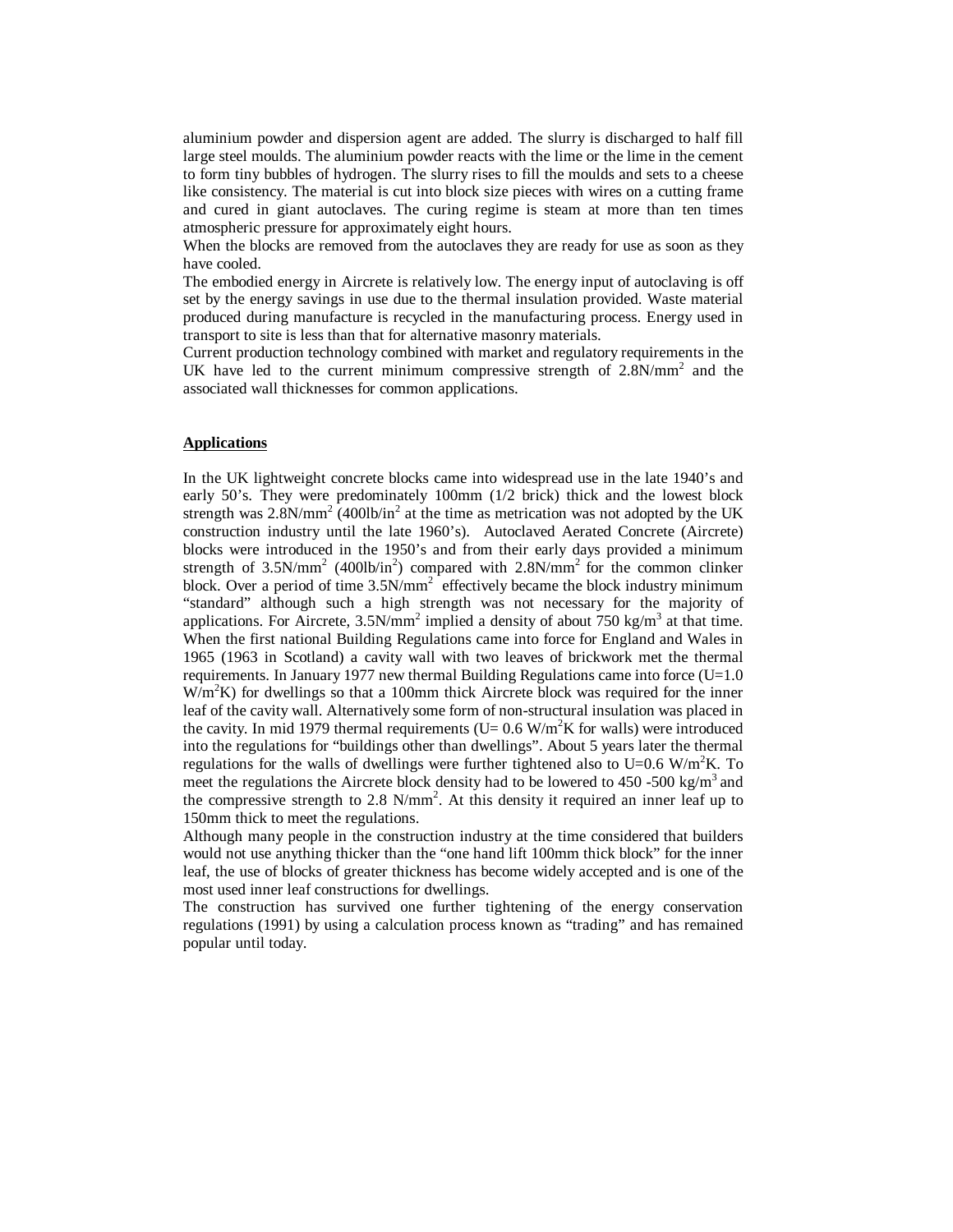## **Today**

Structural Design Code developments in Europe have proceeded at a snails pace over more than a decade. Concurrently, European (CEN) Product Standards and Test Method Standards have been drafted and some are already published. As with all good codes of practice and standards they are written to codify existing practice without intentionally inhibiting innovation*.* 

The continuing amendments to the Building Regulations (2000) in the UK for energy conservation make it increasingly more demanding for masonry to meet the requirements particularly for single family dwellings.

The majority of dwellings are two storey and predominately they have masonry external cavity walls. The outer leaf is frequently clay brick or, in some regions, stone masonry or reconstructed stone masonry. Rendered exteriors are often used in areas exposed to driving rain. Solid masonry external walling has not been popular.

Most masonry for dwellings constructed in the UK is not designed to comply with the structural design code BS5628 but follows the "simple rules" in Approved Document A of the Building Regulations. This set of rules covers the normal requirements for dwellings but recognises only two strength levels, namely 2.8 and 7.0 N/mm<sup>2</sup>. Using BS5628 it is possible to design a 4 storey building of cross-wall construction using a block strength of less than 5 N/mm<sup>2</sup> but it is very common in design offices to over design and select higher strength units than are strictly required by the design code.

The UK construction industry is going through a period when it is being encouraged by the Government to be innovative and the question to be addressed is whether masonry units with the lowest compressive strength of  $1.5N/mm^2$  allowed in CEN Standard EN 771-4 "Autoclaved Aerated Concrete Masonry Units" can be introduced to the UK?

The use of low strength blocks picks up on the need to adjust UK design procedures to reflect developments in Eurocode 6 and the supporting CEN TC 125 standards. There is a particular opportunity to achieve a significant improvement in productivity by exploiting the use of single leaf low density Aircrete concrete masonry walls. The practice of using such walls has been developed in Mainland Europe but it is recognised that there are some important differences in construction practice. There are clearly opportunities for improvements in productivity by using low strength low density masonry units but these will only occur if the overall structural approach is approved for UK conditions. The efficiency of construction is improved by providing units that are easily manhandled and readily cut, shaped and chased. There is also the potential for simplified external wall constructions which address several of the key aspects of the report on "Rethinking Construction".

As well as addressing the key economic aim of making dwelling and building construction more profitable, low strength units provide a high level of thermal insulation which will assist in meeting the proposed changes to Part L of the Building Regulations, thereby addressing the key environmental need to reduce the consumption of carbon based energy. The fact that these units have a very low density (typically 350kg/m3), have a high air content and often contain waste products such as pulverised fuel ash, also addresses the environmental need to preserve natural resources which would otherwise be consumed by denser products.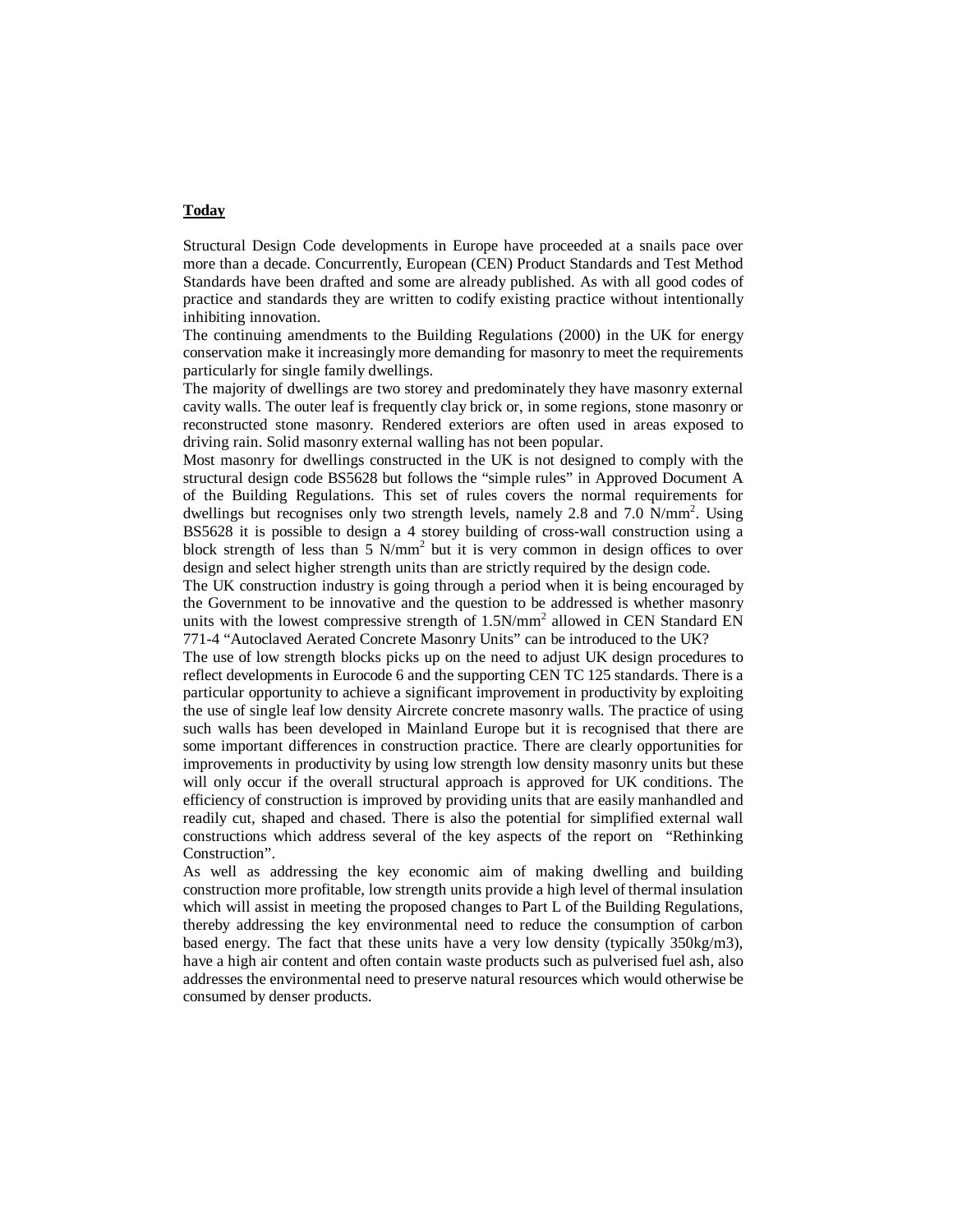#### **Innovations**

In recent years different forms of attractive external wall finishes have been developed. These include a form of brick slip and simulated brick finishes which when applied to a solid wall gives a realistic brick appearance.

A major innovation with respect to Aircrete though has been the development of cement based thin layer mortar. The combination of low strength units and very thin joints only 1-3mm thick greatly enhances the thermal performance achieved in practice. The high dimensional accuracy of Aircrete blocks makes them ideal for use with thin layer mortar. Thin joint blockwork gives higher masonry compressive strengths and reaches maximum strength sooner for a given block strength compared with blockwork laid in general purpose mortar. The use of thin joint blockwork with the associated improved speed and accuracy of the jointing can lead to savings in construction time of walls. When the blockwork has been laid in thin layer mortar, thin sprayed proprietary renders and plasters 3-4mm thick which reduce completion times may also be used.

In normal conditions, using thin joint blockwork, it should be possible to construct a full storey height up to 3 metres in a day.

## **Current Aircrete External Wall Constructions**

A common external wall construction is two leaf cavity walling with a clay brickwork outer leaf. Using the current British Standard lowest strength Aircrete blockwork to form the inner leaf a U-value (Thermal Resistance) of  $0.6 \text{ W/m}^2\text{K}$  is achieved by the approved calculation method with a leaf thickness of up to 150 mm with a block with a compressive strength of  $2.8N/mm^2$ .

The incoming new Building Regulations are expected in general terms to require a Uvalue of 0.35  $W/m^2K$  for walls.



Figure 3 Solid Wall Construction

#### **Possible Low strength Aircrete Constructions**

The clear cavity wall is a common form of construction in Northern Western Europe whereas solid wall construction is more common in Southern Europe Figure 3. The cavity wall has remained popular because the clear cavity is an effective barrier to driving rain. It is also very flexible and can accommodate many different types of masonry unit. The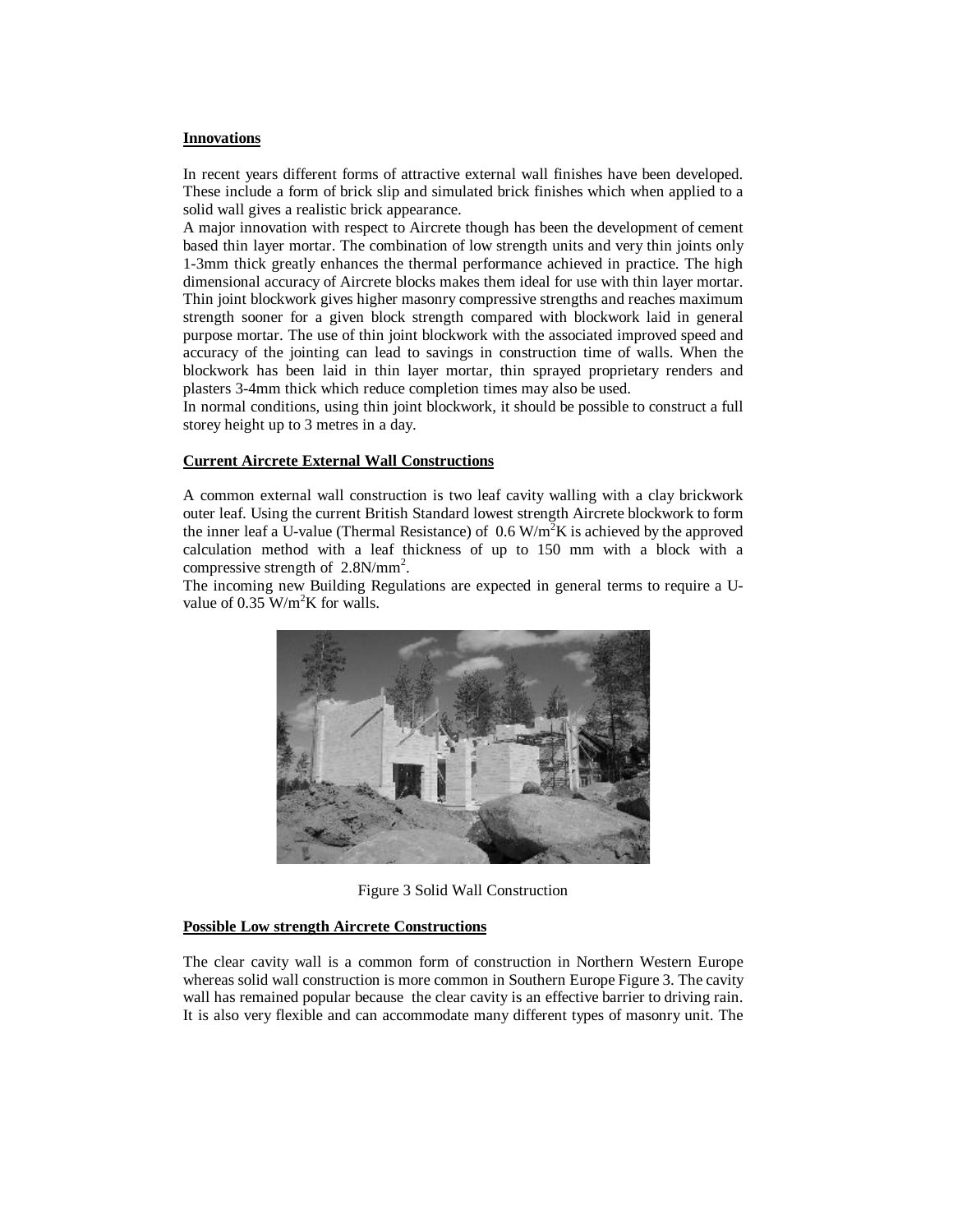enhanced requirements for energy efficient construction have resulted in thicker low density inner leaves to compliment the dense facing brick typically used in the outer leaf. Blocks with strengths as low as  $1.5 \text{ N/mm}^2$  will be permitted in Europe and this will enable the use of material densities of around 350 kg/m3. Two main developments are likely:

- Larger blocks, jointed with thin layer mortar, offering a good compromise between strength, buildability and thermal performance in the inner leaf role. The inherent stability of this wider inner leaf will free the builder from the necessity to build both leaves of a cavity wall simultaneously.
- Large and very large blocks used in solid wall constructions with thin joint mortars and either a cladding system or an applied finish.

A solid 250mm Aircrete block wall with a density of 350 kg/mm<sup>2</sup> in thin joint mortar with provide a U value of about  $0.35 \text{ W/m}^2\text{K}$  without taking into account the contribution of internal and external finishes Figure 4.



Figure 4 Section Through Unfinished Wall

## **FACTORS AFFECTING THE RE-INTRODUCTION OF SOLID WALLS IN THE UK**

The definition of a single leaf wall contained in BS 5628 is "a wall of bricks or blocks laid to overlap in one or more directions and set solidly in mortar". For many years the single leaf or 'solid' wall comprised of a 9 inch brick wall, i.e. made from 4 ½ inch wide bricks. This legacy is still with us in the UK in that the current housing stock probably contains over eight million solid walled dwellings.

Although cavity wall construction in the UK started before the turn of the century, it really became widespread in the period between the World Wars in an effort to reduce the incidence of rain penetration. Subsequently the use of solid wall declined so much that in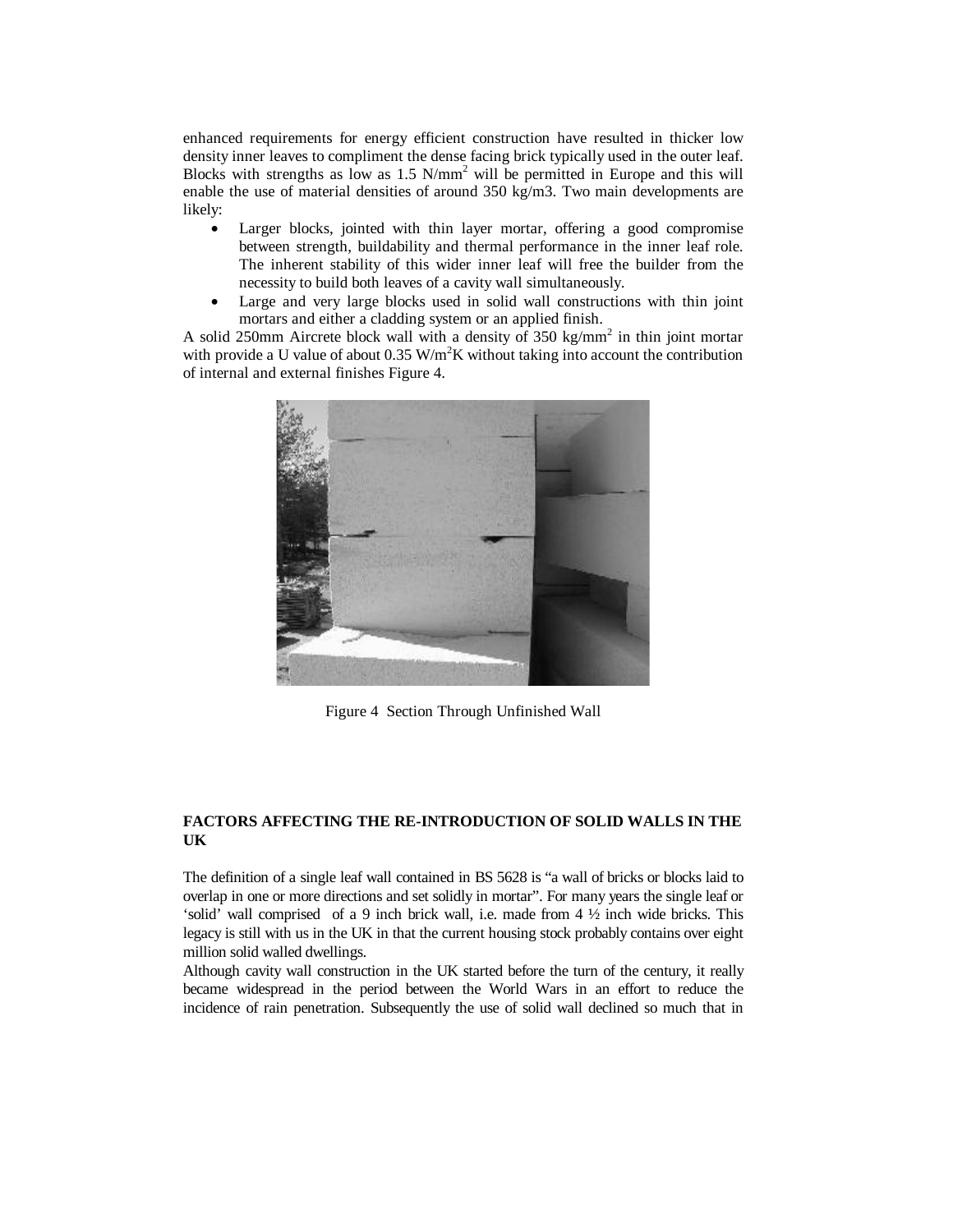England and Wales it was rarely used, although it continued to enjoy some use in Scotland. In other parts of the world solid masonry walling has continued to evolve and develop. When the starting point is the established custom and practice of cavity walling, solid walls pose `new' challenges to the `received wisdom' of design and detailing requiring either fresh thinking or the re-discovery of old solutions. The "re-discovery" of solid walls will only occur when the economic as well as the technical factors make sense.

#### **Productivity studies of solid and cavity walls**

One major study allowing comparison between solid and cavity walls was carried out at Pitcoudie in Scotland. The productivity studies carried out at Pitcoudie involved two phases with two distinct forms of construction. Pitcoudie 1 used 255mm thick Aircrete blocks laid in one-third bonding to produce a form of modified posted construction. Pitcoudie 2 used double leaf aggregate blocks. For both phases the walls were rendered externally very much in the Scottish vernacular.

The results of the studies generally confirm those of other productivity exercises in showing that the form of superstructure construction is a relatively small proportion (typically 10- 15%) of the time and effort expended in completing a dwelling (Anderson et al, Griffith). Studies also tend to show that masonry construction is very consistent - there are not usually big variations in the man hours taken to complete a given task.

The implication of this work appears to be that, within sensible limits, it does not matter too much whether you build a solid or cavity wall; the effort expended is not likely to be too different and any savings from a particular solution are likely to be modest when set against the rest of the effort involved in constructing a dwelling.

Subsequently site monitoring was employed by the Cement and Concrete Association to compare a terrace of three starter homes built using brick-cavity-block construction with dry stacked solid Aircrete blockwork finished internally and externally with glass reinforced cement render. The results of the monitoring indicated that the cavity walls were built faster than the dry stacked solid walls. The lesson would appear to be that you do not change from a well established form of construction with which tradesmen are very familiar without incurring penalties which it takes time and experience to overcome.

#### **The pricing and costing of solid and cavity walls**

Many projects are still costed on the basis of materials costs rather than the overall cost of construction. The ability to measure both the material and labour cost in the form of an overall cost is essential to demonstrating the efficiency of construction.

A solid wall has inherently more material in it than a cavity wall. For stability a solid wall would often be at least 250mm thick i.e. perhaps 50mm more material than in a traditional cavity wall. But in the last decade inner leaves are often thicker due to the use of thicker insulation blocks in the inner leaf. When considered with the use of wall ties and facing bricks, the modern cavity wall does look to be becoming the more expensive option, although the cost of rendering a solid wall can be significant.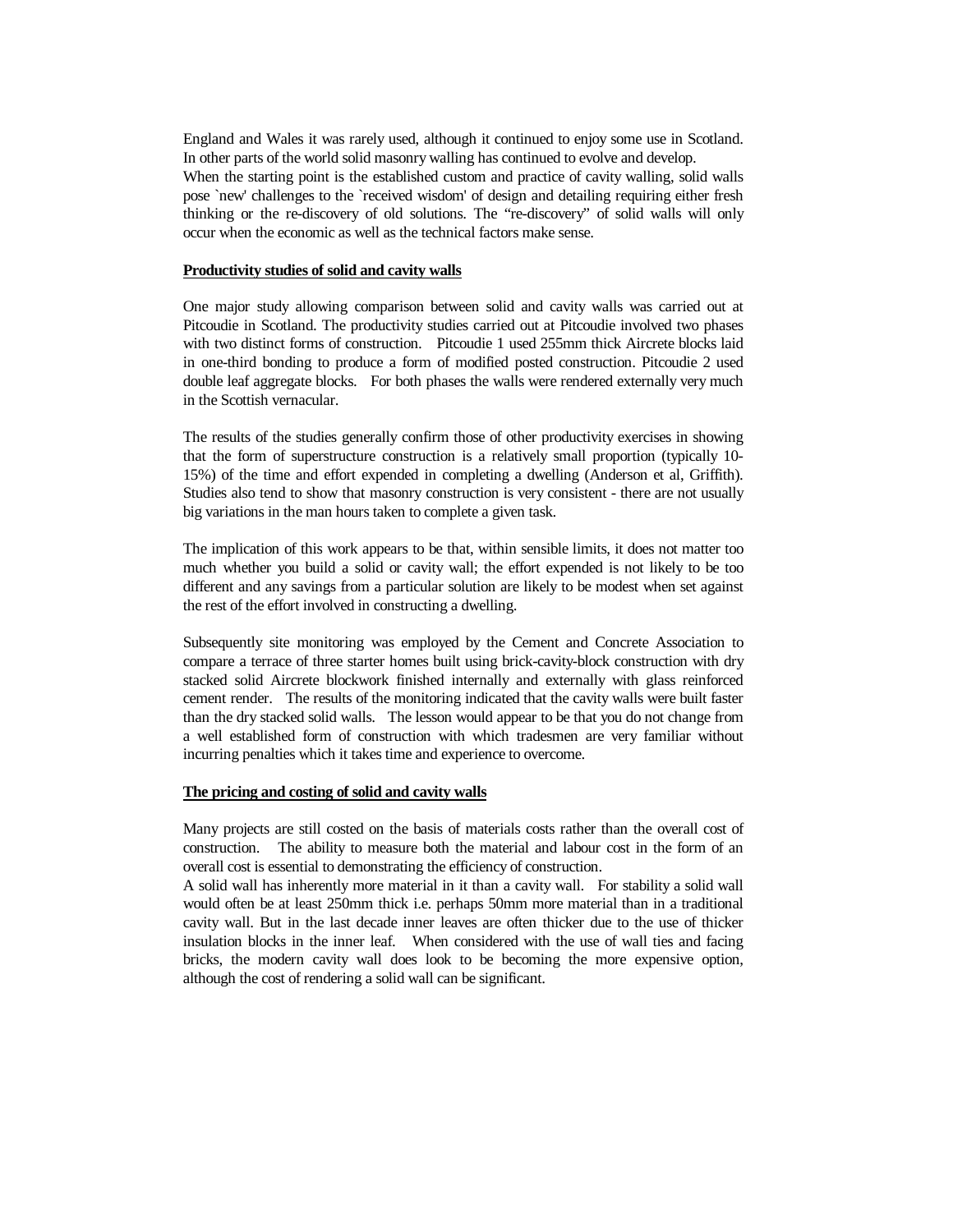#### **Rain penetration resistance**

A good render system applied to a solid wall is perfectly capable of resisting extreme exposure to driving rain without letting water through the wall. A solid wall built of facing masonry, whether brickwork or blockwork, is essentially porous and will in time allow water through any interface crack between the mortar and unit and subsequently through the mortar and units themselves. The acceptability of the latter depends very much on the level of exposure, its duration and the materials used. Whilst it does appear that solid walls are less prone to cracking than cavity walls, any cracking may cause problems if there are sulphates present in the masonry, which, in the presence of water, may attach to the rendering material.

## **RESEARCH REQUIRED TO MAKE LOW STRENGTH BLOCKS ACCEPTABLE IN THE UK**

### **Initial Research Programme**

Kingston University is about to undertake a research programme looking at the use of low strength blocks. The aim of the project is to provide authoritative support to the use of low strength concrete masonry units in loadbearing walls for houses. The CEN TC125 series of masonry unit standards recognise the widespread use in Europe of low strength units in thicker walls than are currently common in the UK. In particular EN771-4 will allow masonry units with strengths less than the current minimum of  $2.8N/mm^2$  to be used. The use of such low strength units will permit lower density units with better thermal conductivities to be used in thicker wall constructions to meet the forthcoming changes to the energy conservation requirements of Part L of the Building Regulations. A critical design aspect is the behaviour of such walls when subjected to concentrated loads and information is also required on lateral load performance. This research will result in authoritative guidance for regulatory authorities and allow the UK construction industry to benefit from the proven good buildability and performance of low strength masonry. Ultimately the work should lead to an amended Approved Document A of the Building Regulations so that UK practice can benefit from the new European standards.

The project will enable a better understanding of the use of low strength Aircrete masonry units in a compatible mortar in loadbearing masonry walls. There are three areas of structural performance which are likely to cause concern to those asked to approve the use of such masonry units:

- where the masonry units act as lintel bearings
- where the masonry units support joist hangers
- performance of wall ties embedded in low strength walls

In addition current design guidance for lateral loading in BS5628:Part I and EN 1996 (Eurocode 6) does not cover units with strengths lower than  $2.8N/mm<sup>2</sup>$  and information therefore needs to be provided on the characteristic flexural strength.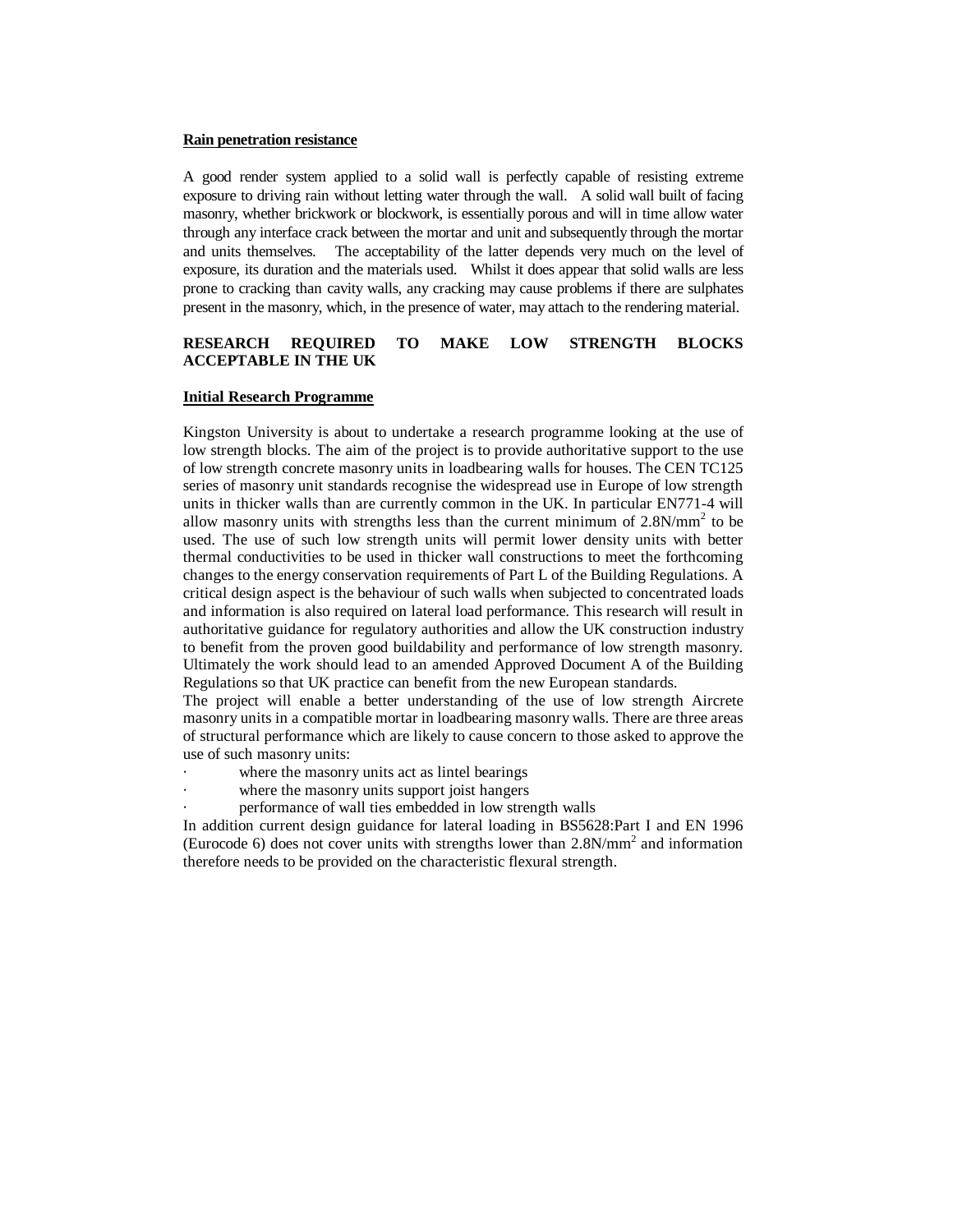

Figure 5 Lintel Bearing

## **Lintel bearings**

Thicker walls will require the use of wider lintels and therefore the local stress/strength ratio may not be very different from at present Figure 5. It is, however, a matter of concern and confirmatory tests need to be carried out. It is intended to make use of the new European test methods to demonstrate the suitability of low strength Aircrete units for use in the UK. It is believed that the use of these tests to make comparisons with current products will make the results readily acceptable to regulators. It is therefore proposed to use EN845-l as the specification to check alongside UK requirements and use BS EN 846-9 to make comparisons of lintel performance when used in conjunction with standard and low density masonry units. In addition to pressed steel lintels low density Aircrete lintels will be used for comparison purposes. To check the behaviour of the low strength masonry units when acting as lintel bearings, two different generic lintel types (pressed steel and Aircrete) will be tested for flexure, shear and load-deflection characteristics whilst supported on representative samples of walling constructed from low strength blockwork. The testing will be carried out in a way that is consistent with EN 846-9 which specifies methods for determining the flexural and shear resistance and load-deflection characteristics of lintels. The research will also build on earlier research on the structural behaviour of Aircrete Blockwork subjected to concentrated loading.

# **Joist Hangers**

The onus is currently on the supplier of the hanger to indicate which types of unit a particular hanger is suitable for. It is recognised that development work will need to be carried out with the manufacturers.

One generic type of joint hanger will be designed and tested for use with low strength masonry units. The bearing area of the hanger will be designed to work with the 1.5N/mm<sup>2</sup> minimum compressive strength. A wall (or walls) of the low strength masonry units will be constructed and the hangers and joint incorporated as specified in the test procedure contained in EN 846-8. A minimum of 5 tests will be completed on the generic hanger.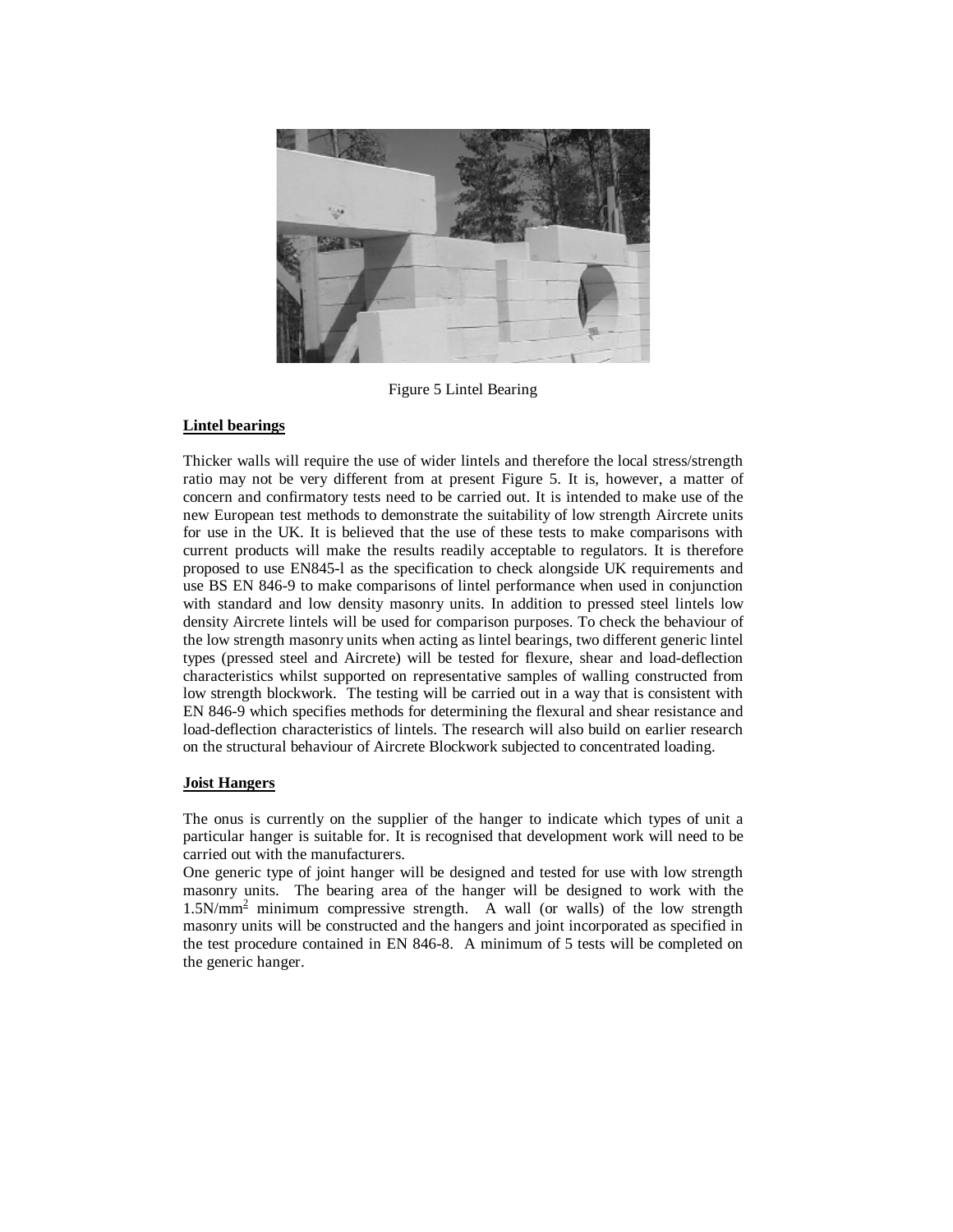### **Wall ties**

Tests will be undertaken to establish that the loads carried in tension and compression are adequate and whether additional embedment is required. A range of tie types will need to be considered. The performance of wall ties will be validated by testing to BS EN 846-5. Three types of tie will be tested, each designed to be embedded in the block rather than the mortar. The tests will be carried out in accordance with BSEN 846-6 which will require the testing of 24 specimens (48 if asymmetric) for each type of tie.

### **Characteristic Flexural Strength**

EN 1052-2 "Methods of test for masonry-Part 2: Determination of flexural strength" will be used to determine the information needed by designers. The flexural strength of masonry is derived from the strength of small specimens tested to destruction under four point loading. The characteristic value is calculated from the maximum stresses achieved by the samples. The flexural strength will be determined using the procedure described in EN 1052-2 which requires 10 wallette specimens to be tested (at least 5 in each direction). The walls will be tested for one mortar designation and two block thicknesses (150 and 300mm), a total of 20 wallettes.

### **Standard control tests for the Programme**

Compressive strength of units with ground surfaces and at 6% moisture content in accordance with EN 772-1. Ten specimens per set. Moisture content by mass in accordance with EN 772-10. Dimensions determined in accordance with EN 772-16. Density determined in accordance with EN 772-13. Flow value of mortar (2 values per set) determined in accordance with EN 1015-3. Compressive strength of mortar determined in accordance with EN 1015-11.

## **OUTPUTS FROM THE PROPOSED RESEARCH**

The main beneficiaries of the project will be designers and their clients.

Designers will be provided with a more economic design approach which will enable them to offer cost effective solutions to meeting both the thermal and structural requirements. This is in line with the Egan targets in Rethinking Construction and extends well established practice from mainland Europe into a UK context. Builders will have the benefit of a simplified construction method which offers a high performance standard in a single loadbearing leaf of masonry. Manufacturers will be able to extend the range of applications for which their products can be used. Regulatory bodies will have authoritative evidence which can be used to inform their decision making.

The final aim is enable Approved Document AD 'A' to the Building Regulations to be amended to include rules for thicker units with a lower compressive strength than  $2.8N/mm^2$ .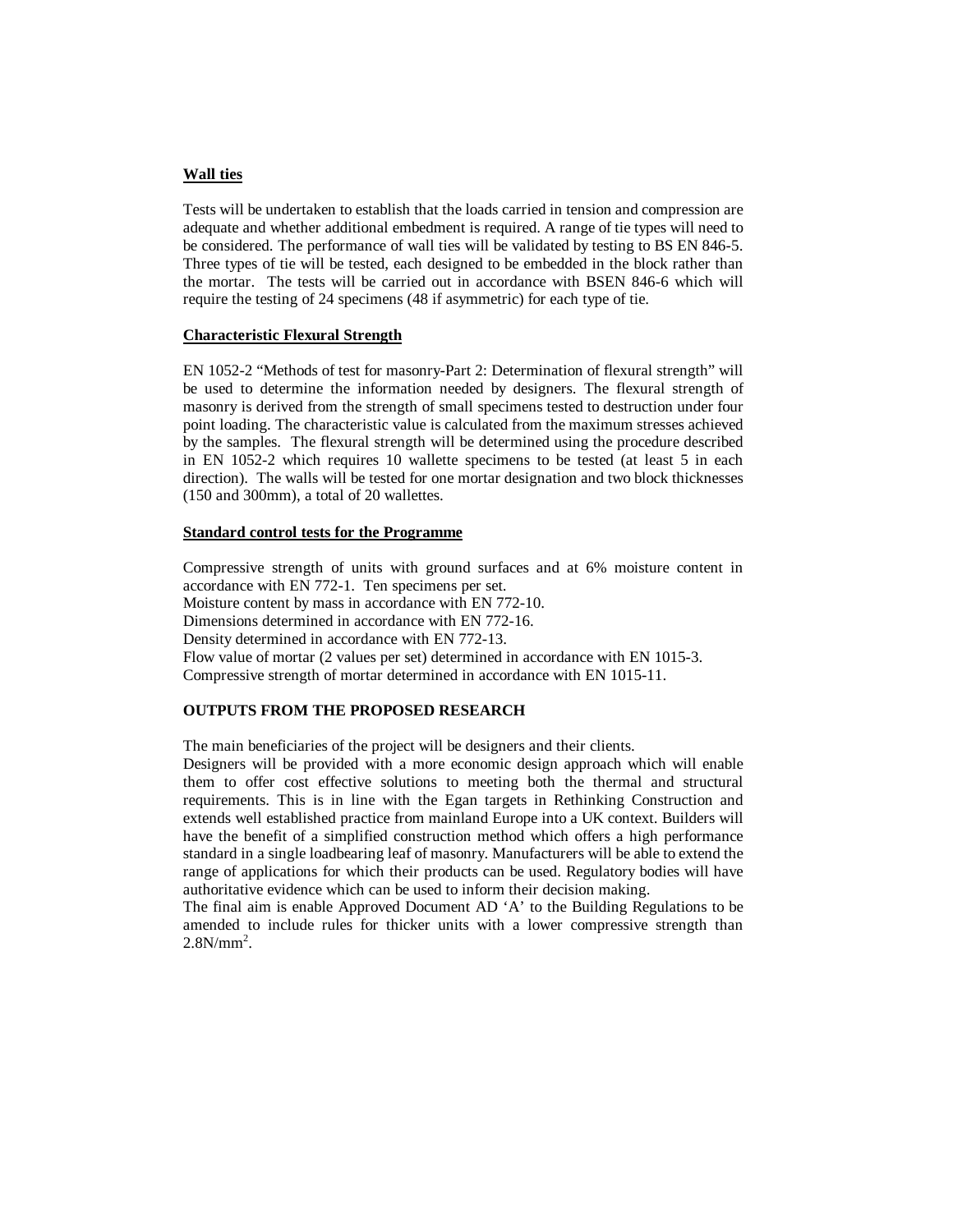# **CONCLUSIONS**

- The introduction of the new European standards for masonry materials provides a good opportunity to examine the innovative use of low strength masonry for dwelling and small building construction in the UK.
- Research is required to enable low strength masonry units to be used with confidence in a UK context.

The authors wish to record their thanks to Cliff Fudge, Technical Director, H+H Celcon Limited for providing photographs.

#### **REFERENCES**

Anderson, W.E., Roberts, J.J. & Watt, P. Efficient Masonry Housebuilding - Design Approach. Wexham Springs, Cement and Concrete Association. 1985. p. 2137.

Bright, N. J, (1978) The Structural Behaviour of Autoclaved Aerated Concrete Blockwork subjected to concentrated loading

British Standards Institution BS 5628:Part 1 1992. Code of Practice for use of masonry. Part1. Structural use of unreinforced masonry.

Egan, Sir John , (1998) Rethinking Construction, UK Department of the Environment, Transport and the Regions, pp 47.

EN 1996: Eurocode 6: Design of Masonry Structures, European Committee for Standardisation (CEN) (to be published)

EN 771-4 Specification for masonry units - Part 4 : Autoclaved aerated concrete masonry units.

EN 845-1 Specification for ancillary components for masonry - Part 1 : Ties, tension straps,

hangers and brackets

EN 846-9 Methods of test for ancillary components for masonry - Part 9 : Determination of

flexural resistance and shear resistance of lintels

EN 846-8 Methods of test for ancillary components for masonry - Part 8 : Determination of load capacity and load deflection characteristics of joint hangers

EN 846-5 Methods of test for ancillary components for masonry - Part 5 : Determination of tensile and compressive load capacity and load displacement characteristics of wall ties (complete test)

EN 846-6 Methods of test for ancillary components for masonry - Part 6 : Determination of tensile and compressive load capacity and load displacement characteristics of wall ties (single end test)